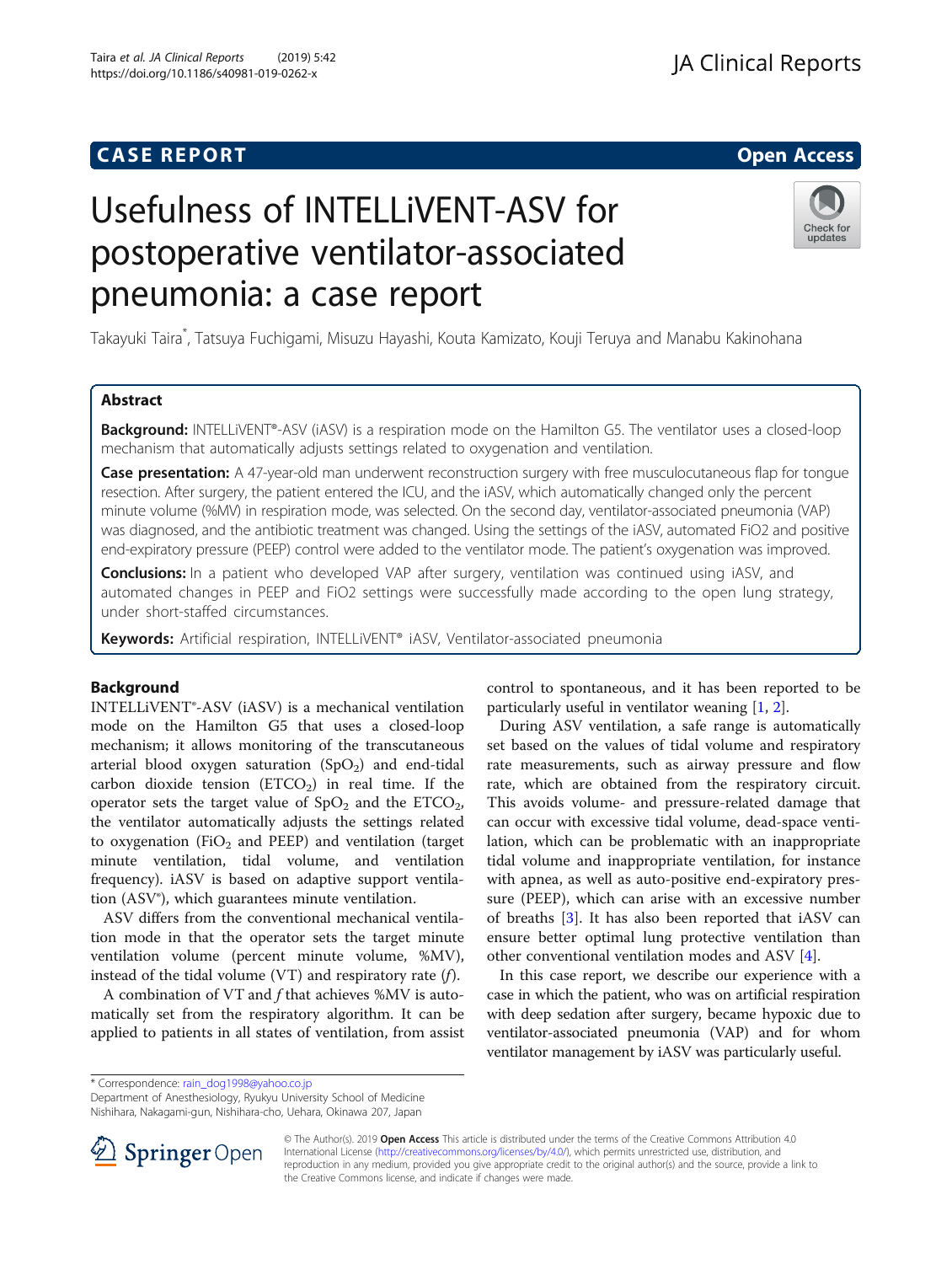# Case presentation

A 47-year-old man (body weight 62.1 kg and height 166.8 cm) was reported in our hospital with a past medical history of tongue cancer that was operable. The preoperative spirometry test, electrocardiography, and transthoracic echocardiogram were normal. He is a nonsmoker with no history of cerebrovascular disease. In his thirties, he had undergone resection of the mandibular area with plate reconstruction for treatment of tongue cancer; however, the site became infected and the plate was removed 8 months before presentation. The patient returned for reoperation involving a free abdominal muscle flap with vascular anastomosis and partial mandibular resection with tracheostomy. After surgery, the patient was in the ICU for deep sedation and ventilator management for 48 h, until the vascular anastomosis stabilized. Initially, the iASV ventilator mode was selected to change only the percentage minute volume (%MV) automatically. On the postoperative day 3, the patient's oxygenation worsened, and purulent sputum increased; fiberoptic suctioning of sputum was performed once along with sputum culturing. Although no significant organism was detected with sputum Gram staining, Klebsiella pneumoniae and Pseudomonas otitidis were detected in the sputum culture test. We therefore arrived at a diagnosis of VAP and changed the patient's antibiotic from ampicillin/sulbactam 1.5 g per 6 h to meropenem 0.5 g per 8 h. At the time of entering the ICU, his PaO<sub>2</sub>/FiO<sub>2</sub> ratio was 462, which indicated a good oxygenation capacity; this decreased to 171.5 at the time of VAP diagnosis. At the same time, the other patient entered the ICU with a severe respiratory emergency. We continued the iASV mode as we judged that the respiratory condition could be improved. PEEP and FiO<sub>2</sub> were selected as additional automatic settings in iASV, %MV was automatically set, and the delta P  $(\Delta P)$  approximating the driving pressure did not exceed 10 cm H2O. (Figs. 1 and [2](#page-2-0)).

Arterial blood gas (PaO2, PaCO2, and pH) was measured every 6 h to confirm that his respiratory condition was within the expected range.

# Progress after VAP diagnosis

Once the patient's oxygenation capacity started improving, the INTELLiVENT®-ASV started to show a decline in FiO2, first until it reached 0.3, and then reduced PEEP from 14 to 5 cm H2O based on the lung protective ventilation strategy. Two days after changing the antibiotics to treat VAP, his WBC, CRP, and the sputum secretion from the lungs decreased, indicating resolution of VAP. Therefore, mechanical ventilation was successfully withdrawn. During this time, the  $\Delta P$  obtained by subtracting PEEP from the inspiratory plateau pressure was kept below 10 cm  $H<sub>2</sub>O$  $H<sub>2</sub>O$  $H<sub>2</sub>O$  (Fig. 2).

We used dexmedetomidine  $(0.2\gamma \text{ to } 0.5\gamma)$  and propofol  $(1 \text{ mg/kg/h}$  to 3 mg/kg/h) for sedation during his admission in ICU. We continued the same sedation dosage after VAP diagnosis, and after stopping ventilator usage, the propofol administration was also stopped. Dexmedetomidine was continued after extubation at night for the purpose of sleeping.

Two days after stopping ventilator usage, the patient's respiratory condition was stable and he was transferred to the general ward.

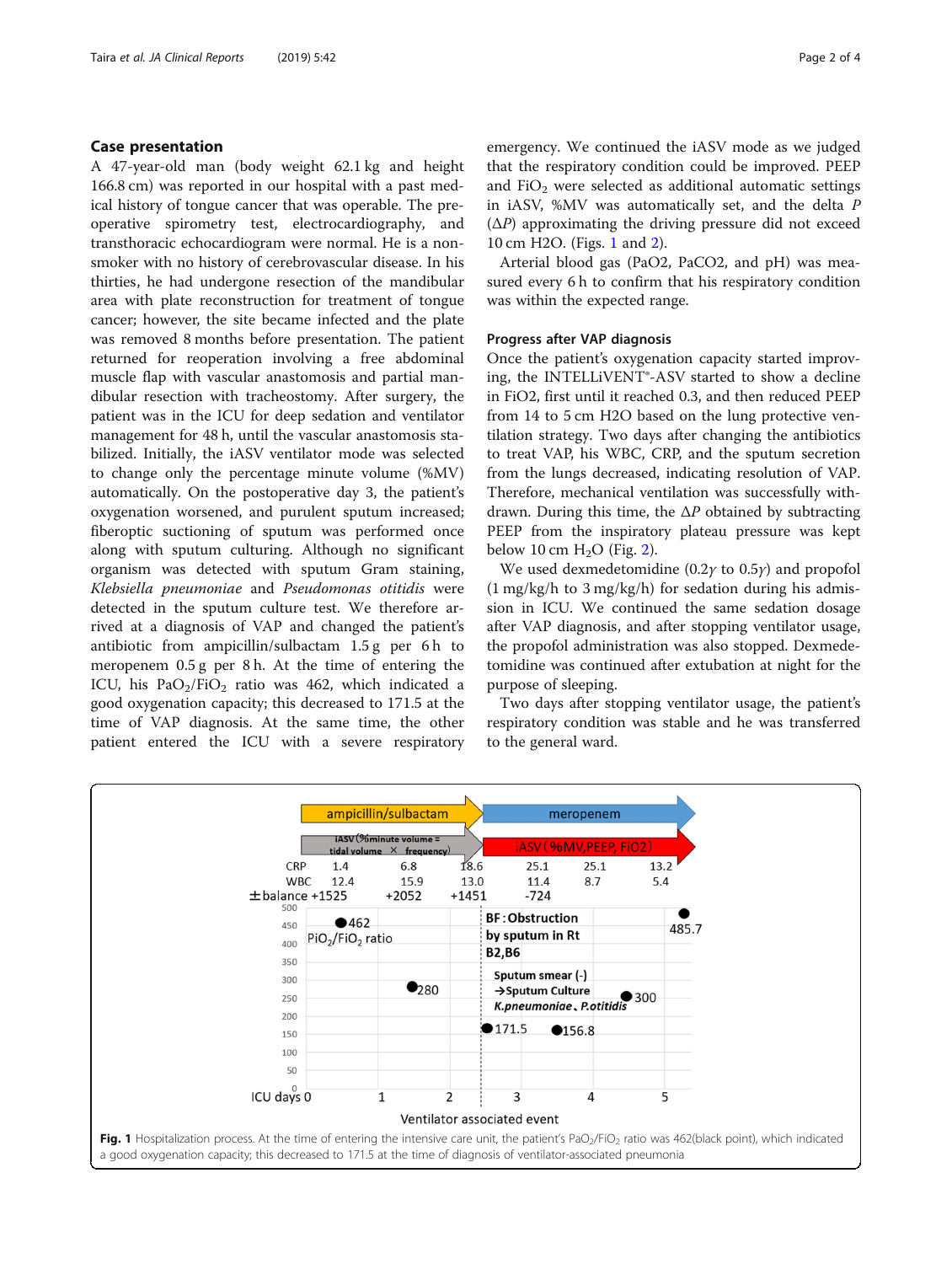<span id="page-2-0"></span>

# Discussion and conclusions

The patient developed VAP during deep sedation, following ventilation, to allow recovery for 48 h after surgery. The patient's oxygenation also decreased. Thus, we used the iASV mode as there was a shortage of manpower in the hospital. Antibiotic treatment was effective, and the respiratory condition of the patient improved.

Amato et al. reported improvement of outcomes using low tidal volume ventilation (LTVV) [\[5](#page-3-0)]; therefore, the importance of limiting the tidal volume (VT), as a lung protective strategy, has been emphasized. Several randomized control trials on LTVV have been conducted to date. In a systematic review of these reports, the safety of LTVV and the risk of an excessive plateau pressure have been pointed out [\[6](#page-3-0), [7](#page-3-0)].

The Berlin definition [[8\]](#page-3-0), which was announced as an alternative to the definition of acute respiratory distress syndrome (ARDS) set out by the American–European Consensus Conference and used since 1992, includes the evaluation of oxygenation performance by adding a certain PEEP load to the diagnostic criteria, suggesting the importance of an appropriate PEEP load. Bellani et al. [\[9\]](#page-3-0) investigated the real-life practice of treating ARDS in an ICU in 459 countries across 5 continents using the Berlin definition. In total, 2377 patients were diagnosed with ARDS within 48 h and were intubated; however, in one-third of these cases, a ventilation limit of VT < 8 ml/kg was not used, and the plateau pressure measurement remained at 40.1%. In addition, PEEP was set at less than 12 cm  $H_2O$  in 82.6% of cases; the PEEP setting did not reach this level, even with inhalation of a high concentration of oxygen. Therefore, ARDS patients were not considered to have received adequate ventilation. Furthermore, Bellani et al. also predicted a shortage of medical staff to cope with the increase in ventilation patients [[9\]](#page-3-0), and thus, that it would become challenging to ensure appropriate ventilation management on a continuous basis.

It has been reported that iASV can facilitate more appropriate ventilation management [\[10\]](#page-3-0) than that which is achieved with the conventional facility protocol, without burdening the medical personnel [\[11](#page-3-0)]. The closed-loop mechanism of the iASV reduces the work of medical staff, and thus, it is expected that this treatment will become a standard of treatment. Additionally, iASV can improve oxygenation capacity while maintaining lung protective ventilation [\[12](#page-3-0)] comparable to conventional management. The protocols proposed in the ARMA study [[13](#page-3-0)] and the ALVEOLI study [\[14](#page-3-0)] were incorporated in the closed-loop setting algorithms related to oxygenation by the INTELLiVENT (i.e., implementation of  $FiO<sub>2</sub>$  and PEEP settings), based on an open lung strategy, in the presented case.

To date, no report has detailed the progression of automatically changing the ventilation settings in iASV for patients who developed VAP during the observation period, as in our case. In this case, we noted that  $FiO<sub>2</sub>$ and PEEP gradually increased while the oxygenation capacity declined; there was a predominant decline in  $FiO<sub>2</sub>$  after recovery of oxygenation capacity and that PEEP gradually decreased after  $FiO<sub>2</sub>$  reached 0.3. During this period, the tidal volume could be limited to 8–10